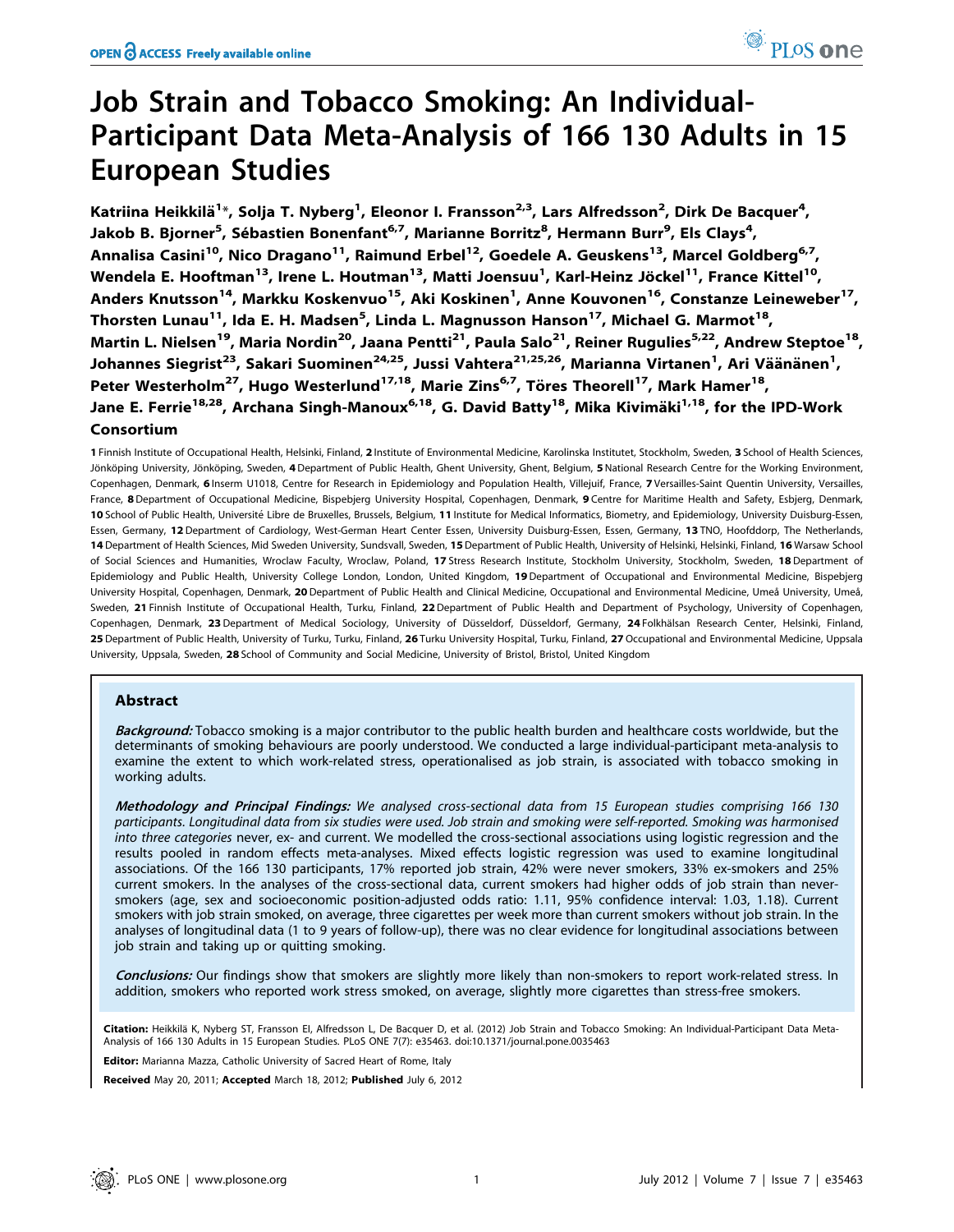Copyright: © 2012 Heikkilä et al. This is an open-access article distributed under the terms of the Creative Commons Attribution License, which permits unrestricted use, distribution, and reproduction in any medium, provided the original author and source are credited.

Funding: The IPD work consortium is supported by the EU New OSH ERA research programme (funded by the Finnish Work Environment Fund, Finland, the Swedish Research Council for Working Life and Social Research, Sweden, the German Social Accident Insurance, Germany, the Danish Work Environment Research Fund, Denmark), the Academy of Finland (grant #132944), and the BUPA Foundation (grant 22094477). The HNR was funded by the Heinz Nixdorf Foundation, Germany, German Ministry of Education and Science (BMBF) and the German Research Foundation (DFG). The German Social Accident Insurance (DGUV) supports analyses in the frame of the OSH ERA project. POLS was funded by the Ministry of Social Affairs and Employment, The Netherlands. The funders had no role in the study design, data collection and analysis, decision to publish, or preparation of the manuscript.

Competing Interests: The authors have declared that no competing interests exist.

\* E-mail: katriina.heikkila@ttl.fi

## Introduction

Tobacco smoking is an important risk factor for chronic diseases, most notably lung cancer and other pulmonary diseases, and as such a major contributor to the public health burden and healthcare costs worldwide [1,2,3,4]. Understanding the determinants of tobacco smoking is important because it would help healthcare professionals, policy makers and individuals to develop and utilise smoking cessation strategies, thus reducing the disease burdern associated with the habit. To date, however, the determinants of smoking behaviour are not well understood.

Two possible important determinants of smoking are stress in general and work-related stress in particular. However, recent observational studies of the relationship between work stress and tobacco smoking have produced mixed findings, with positive, negative and null-associations reported [5,6,7,8,9]. In many studies the associations of tobacco smoking and work stress have differed by study population and gender [7,10,11]. Important limitations of previous studies are that few studies thus far have been sufficiently well powered to detect small or moderate associations or to investigate whether any associations differ in socio-demographic or other subgroups of participants.

In order to collate and add to the existing evidence, we have undertaken individual-participant meta-analyses of the associations of tobacco smoking with work-related stress. We used a large set of data pooled from 15 independent European studies with a common measure of work stress, operationalised as job strain [12,13]. We also examined the associations of job strain and smoking in socio-demographic subgroups.

# Methods

## Ethical Approval

Each constituent study in the IPD-Work consortium was approved by the relevant local or national ethics committees and all participants gave informed consent to take part. Details of the ethical approval are provided in Appendix S1.

## Studies and Participants

We conducted individual-level meta-analyses using pooled data from 15 independent studies conducted between 1985 and 2008 in Belgium, Denmark, Finland, France, Germany, the Netherlands, Sweden and the UK. The ''Individual-participant-data Metaanalysis of Working Populations'' (IPD-Work) Consortium was established at the annual Four Centers Meeting in London, November 8, 2008. A pre-defined two-stage data acquisition protocol was used. The first stage involved the acquisition of baseline data on job strain as well as socio-demographic and lifestyle factors and the definition and harmonisation of these baseline characteristics across the studies. The second stage involves the acquisition of data on disease outcomes. Our metaanalyses were based on the first stage cross-sectional data and were

thus conducted before any linkage to disease data. MOOSE checklist is provided in Appendix S2.

Details of the design and participants in the IPD-Work Consortium studies have been described previously [14] and are provided in Appendix S1. The following studies were included in our analyses: Belstress, Copenhagen Psychosocial Questionnaire version I (COPSOQ-I), Danish Work Environment Cohort Study (DWECS), Finnish Public Sector Study (FPS), Health and Social Support (HeSSup), Heinz Nixdorf Recall study (HNR), Intervention Project on Absence and Well-being (IPAW), Permanent Onderzoek Leefsituatie (POLS), Burnout, Motivation and Job Satisfaction study (Danish acronym PUMA), Swedish Longitudinal Occupational Survey of Health (SLOSH), Whitehall II and Work Lipids and Fibrinogen (WOLF) Norrland and Stockholm) Participants with complete data on job strain and smoking, as well as age, sex, and socioeconomic position were included in our analyses (Table 1).

We estimated study-specific cross-sectional associations of tobacco smoking and psychosocial job strain in 15 studies, based on data from 166 130 individuals (mean age: 43.8 years). In addition, the associations of smoking and work stress in sociodemographic subgroups were investigated in studies in which we had access to individual-level data  $(n = 134, 293,$  Figure S1). Longitudinal associations of smoking and job strain were examined using individual-level repeated measurements data from six studies, in which these data were available  $(n = 52 \ 024)$ ; Figure S1).

## Ascertainment of Tobacco Smoking and Work Stress

Tobacco smoking was ascertained from participant-completed questionnaires in all studies. Smokers were categorised into never, ex- and current smokers. Job strain was ascertained in all studies using questions from the Job Content Questionnaire (JCQ) and Demand-Control Questionnaire (DCQ) [12,13]. A description of the questionnaires and job demand and job control scales is provided elsewhere [15]. Mean response score for job demands items and mean response score for job control items were calculated for each participant. Job strain was defined as having a high demand  $($ >study-specific median score) and a low control  $\text{score}$  ( $\leq$ study-specific median score). All other combinations of job demands and job control, including the values equal to the median values, were assigned to the no strain-category. Participants with missing data on more than half of the job demands or job control items  $(n = 1 714, 1\%)$  were excluded from the analyses.

## Covariates

Information on sex and age was obtained from population registries or baseline interview (in COPSOQ-I, DWECS, FPS, Gazel, HNR, IPAW, PUMA, SLOSH, Still Working, WOLF Norrland and WOLF Stockholm) or from participant-completed questionnaires (in Belstress, HeSSup, POLS and Whitehall II). Sex was modelled as binary and age as a continuous variable (years). Socioeconomic position was defined based on the occupational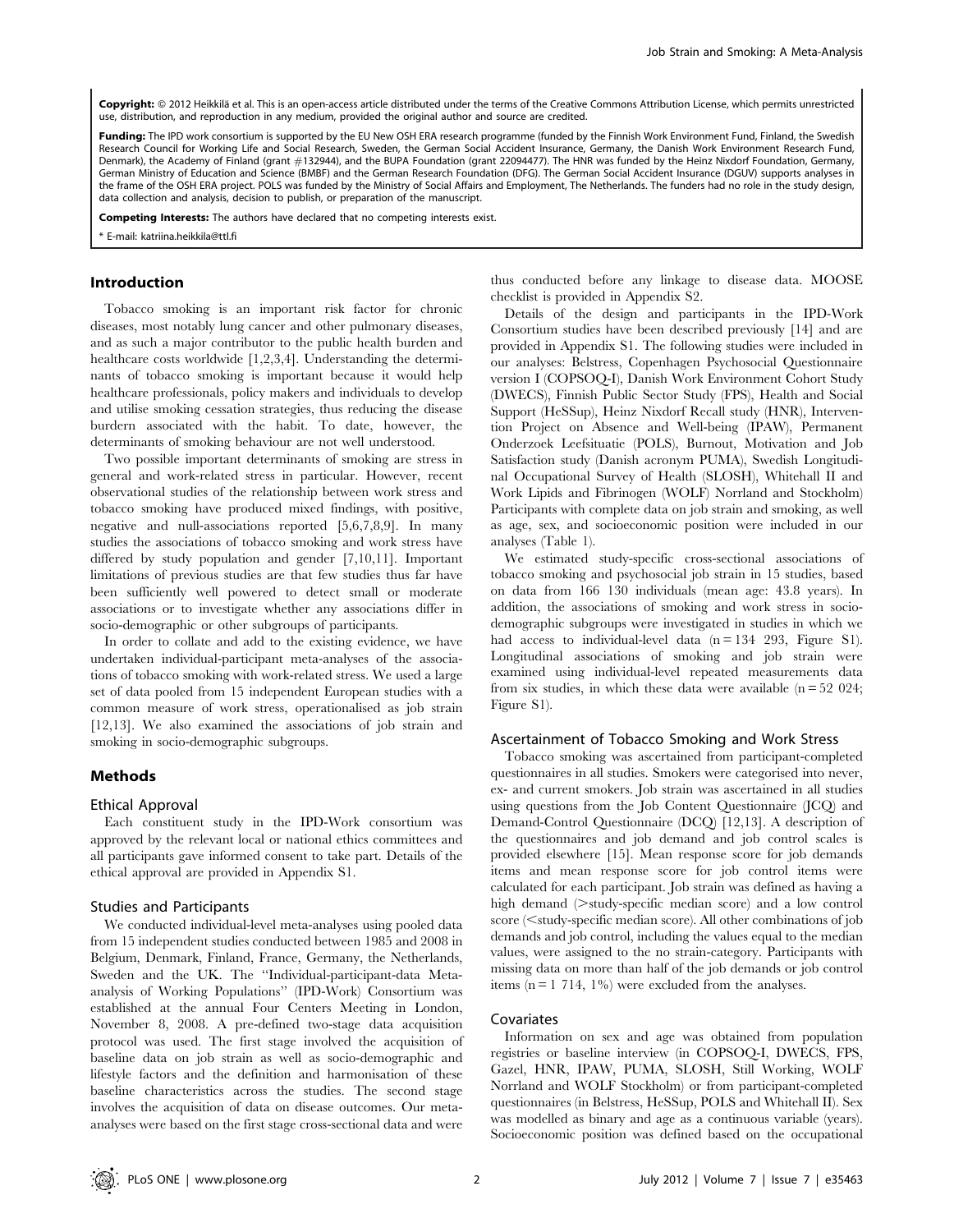Table 1. Summary of studies and participants.

| Study <sup>1</sup> (country)  | N participants <sup>2</sup> | N (%) female  | Age: mean (SD) range |  |
|-------------------------------|-----------------------------|---------------|----------------------|--|
| Belstress (Belgium)           | 20 815                      | 4 853 (23.3)  | 45.5 (5.9) 33-61     |  |
| COPSOQ-I (Denmark)            | 1768                        | 857 (48.5)    | 40.7 (10.6) 20-60    |  |
| DWECS (Denmark)               | 5 5 7 1                     | 2605(46.8)    | 41.8 (11.0) 18-69    |  |
| FPS (Finland)                 | 44 696                      | 36 153 (80.9) | 44.5 (9.4) 17-64     |  |
| Gazel (France)                | 11 354                      | 3 136 (27.6)  | 50.3 (3.0) 43-58     |  |
| HeSSup (Finland)              | 15 106                      | 8 524 (56.4)  | 39.6 (10.3) 20-54    |  |
| HNR (Germany)                 | 1827                        | 747 (40.9)    | 53.4 (5.0) 45-73     |  |
| IPAW (Denmark)                | 2 0 2 1                     | 1 350 (66.8)  | 41.3 (10.5) 18-68    |  |
| POLS (the Netherlands)        | 20 633                      | 8 764 (42.5)  | 38.5 (11.3) 15-85    |  |
| PUMA (Denmark)                | 1844                        | 1 521 (82.5)  | 42.6 (10.3) 18-69    |  |
| SLOSH (Sweden)                | 10 887                      | 5 875 (54.0)  | 47.7 (10.8) 19-68    |  |
| Still Working (Finland)       | 9 0 65                      | 2 070 (22.8)  | 40.9 (9.1) 18-65     |  |
| Whitehall II (United Kingdom) | 10 198                      | 3 374 (33.1)  | 44.4 (6.0) 34-56     |  |
| <b>WOLF Norrland (Sweden)</b> | 4 6 9 8                     | 779 (16.6)    | 44.1 (10.3) 19-65    |  |
| WOLF Stockholm (Sweden)       | 5 6 4 7                     | 2 442 (43.2)  | 41.5 (11.0) 19-70    |  |
| All                           | 166 130                     | 83 050 (50.0) | 43.8, 15-85          |  |

<sup>1</sup>Study acronyms: COPSOQ-I: Copenhagen Psychosocial Questionnaire version I; DWECS: Danish Work Environment Cohort Study; FPS: Finnish Public Sector Study; HeSSup: Health and Social Support; HNR: Heinz Nixdorf Recall study; IPAW: Intervention Project on Absence and Well-being; POLS: Permanent Onderzoek Leefsituatie; PUMA: Burnout, Motivation and Job Satisfaction study; SLOSH: Swedish Longitudinal Occupational Survey of Health; WOLF: Work Lipids and Fibrinogen. <sup>2</sup> <sup>2</sup>Participants with complete data on job strain, age, sex and socioeconomic position. SD: standard deviation.

doi:10.1371/journal.pone.0035463.t001

title obtained from employers' or other registries (in COPSOQ-I, DWECS, FPS, Gazel, IPAW, PUMA, and Still Working) or participant-completed questionnaires (in Belstress, HeSSup, HNR, POLS, SLOSH, Whitehall II, WOLF Norrland and WOLF Stockholm). In HeSSup socioeconomic position was defined based on the participant's self-reported highest educational qualification. Socioeconomic position was categorised in all studies as low (e.g. cleaners, maintenance workers), intermediate (e.g. registered nurses, technicians) or high (e.g. teachers, physicians). Participants who were self-employed or who had missing data on socioeconomic position were included in the analyses in the ''other'' socioeconomic position category ( $n = 2$  173, 1.3%).

#### Statistical Analyses

We used individual-level data provided by the investigators in Belstress, FPS, Gazel, HeSSup, HNR, Still Working, SLOSH, Whitehall II, WOLF Norrland and WOLF Stockholm studies. Investigators in COPSOQ-I, DWECS, IPAW, POLS and PUMA undertook the statistical analyses themselves according to our instructions and provided us with the study-specific results.

Individual-participant data meta-analyses can take a one-stage or two-stage approach. In the one-stage approach, individual-level data are pooled and analysed as clustered data, with study as the cluster; in the two-stage approach the effect estimates are calculated for each study separately and subsequently pooled using standard meta-analytical methods [16,17,18]. These approaches have been shown to provide similar results and the choice of approach depends on the research questions and available data.

Our main meta-analyses were done using the two-stage approach because we had access to individual-level data from 11 studies but only aggregate data from five studies (COPSOQ-I, DWECS, IPAW, POLS and PUMA). We used logistic regression models to estimate study-specific associations of smoking and job

strain and pooled the resulting estimates and their standard errors using fixed effect and random effects meta-analyses [19]. We quantified heterogeneity in the pooled effect estimates using the  $I^2$ statistic, which indicates the proportion of the total variation in the estimates that is due to between-studies variation [20]. The onestage approach was used to investigate exposure-covariate interactions and bidirectional longitudinal associations of smoking and job strain at baseline and follow-up, because this approach provides a flexible way of investigating individual-level interactions [18,21,22,23]. Our one-stage analyses were conducted using mixed effects logistic regression with study as the random effect when the outcomes were rare, and using modified Poisson regression with robust standard errors and study as the clustervariable when the outcomes were common [24]. Interactions were investigated by stratifying the mixed effects logistic models for sex, age group and socioeconomic position, and tested by including an interaction term (smoking\*covariate) in the model that also contained the main effects.

All meta-analyses and statistical analyses in the pooled individual-level data were performed using Stata SE 11.0 (Stata Corporation, College Station, Texas, USA). In POLS the studyspecific analyses were undertaken by the study team using SPSS 17 (SPSS Inc., Chicago, Illinois, USA) and in COPSOQ-I, DWECS, IPAW and PUMA using SAS 9 (SAS Institute Inc., Cary, North Carolina, USA).

# Results

## Tobacco Smoking and Job Strain

The characteristics of participants included in our analyses are shown in Table 1. Of the 166 130 participants, 26 415 (15.9%) reported job strain, 42 146 (25.4%) were current smokers, 54 029 (32.5%) ex-smokers and 69 955 (42.1%) never smokers.

A meta-analysis of smoking and job strain is shown in Figure 1. In the age, sex and socioeconomic position -adjusted analyses,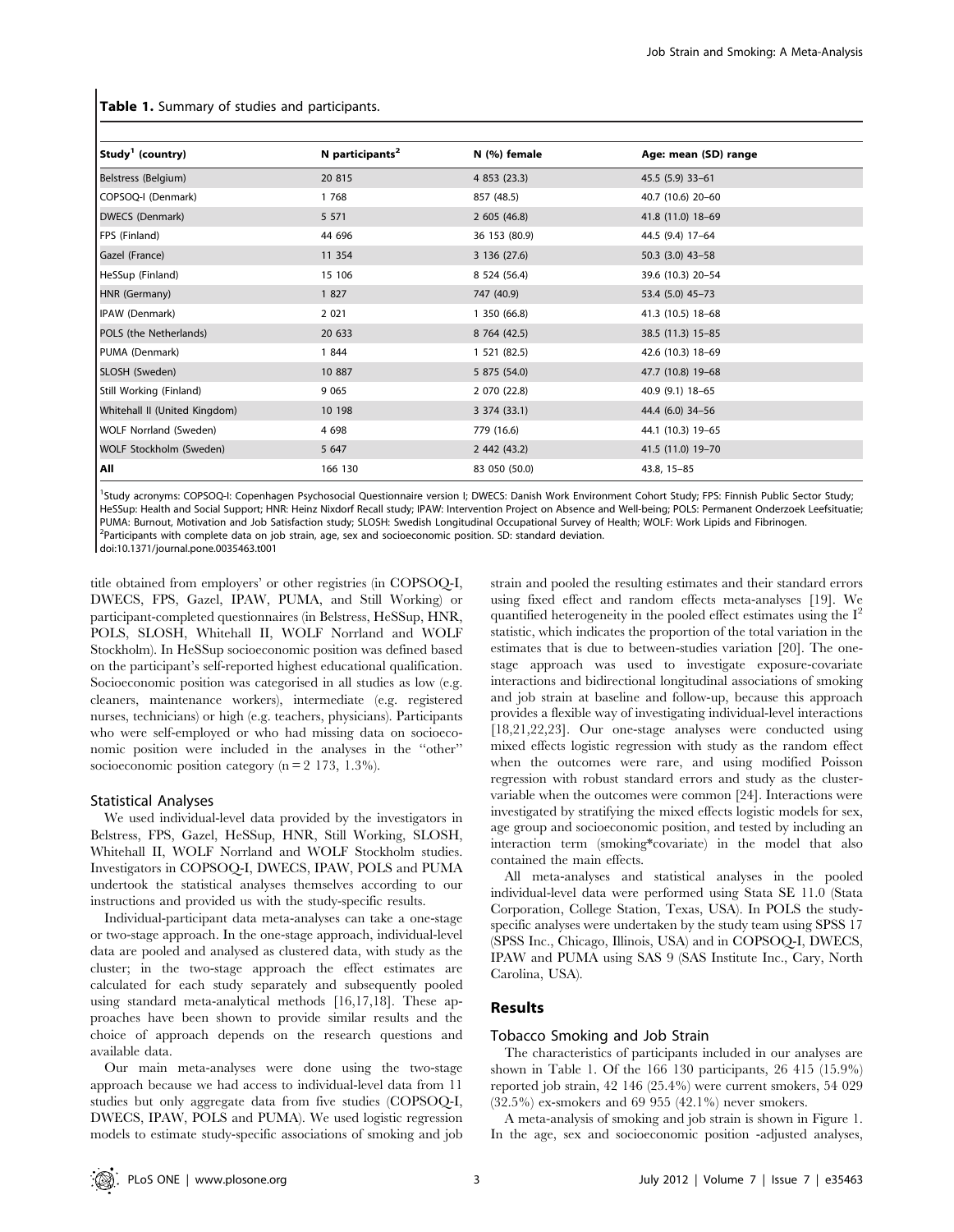

Figure 1. Association of tobacco smoking and job strain (adjusted for age, sex and socioeconomic status) (N = 166 130). doi:10.1371/journal.pone.0035463.g001

compared to never-smokers, current smokers were, on average, 11% more likely to experience job strain (pooled random effects odds ratio (OR): 1.11, 95% confidence interval (CI): 1.03, 1.18). The odds of reporting job strain were similar among ex-smokers and never-smokers after the same adjustments (OR: 1.00, 95% CI: 0.93, 1.06). There was heterogeneity in the study-specific effect estimates comparing ex-smokers to never-smokers  $(I^2: 69.3\%)$  and current smokers to never-smokers  $(I^2: 67.8\%)$ . The study-specific effect estimates are shown in Figure S2.

Current smokers in our study population smoked, on average, 102 (standard deviation: 63) cigarettes in a typical week. Among current smokers, the difference in the mean number of cigarettes smoked during an average week between individuals who reported job strain and those who did not are shown in Table 2. Current smokers who reported job strain smoked, on average, three cigarettes more per week than current smokers who did not report job strain.

We investigated the availability of individual-level data in the IPD-Work Consortium as a possible source of heterogeneity by stratifying our meta-analyses by the availability of individual-level data (Figure S3). The pooled effect estimates from the studies in which we had no access to individual-level data were more extreme yet less precisely estimated than those from the studies which had these data available.

# Stratified Analyses in Socio-demographic Subgroups

The findings from the meta-analysis stratified by demographic covariates (sex, age and socioeconomic position) and based on individual-level data are shown in Table S1. The associations between smoking and job strain were similar in men and women and any differences in these associations between age groups and socioeconomic positions were small.

## Longitudinal Analyses of Smoking and Work Stress

Longitudinal analyses were based on pooled repeated measurements data from Belstress, FPS, HeSSup, SLOSH, Whitehall II and WOLF Norrland and the duration of follow-up varied

Table 2. Difference in mean number of cigarettes in an average week between current smokers with and without job strain.

| Job strain status (n = 25 561) | Mean (SD) number of cigarettes | Difference in means (95% CI) |                                   |  |
|--------------------------------|--------------------------------|------------------------------|-----------------------------------|--|
|                                |                                | Random effects meta-analysis | <b>Fixed effect meta-analysis</b> |  |
| No job strain $(n = 20 652)$   | 99.9 (60.7)                    | l (reference category)       | l (reference category)            |  |
| Job strain $(n=4, 909)$        | 103.3(61.2)                    | 2.96 (0.87, 5.04)            | 2.72(1.04, 4.41)                  |  |
|                                |                                | $12 = 19.4\%$ , $p = 0.270$  |                                   |  |

NB: Analyses include participants who were current smokers at baseline, for whom we had access to individual-level data and who had smoking intensity data available and were adjusted for age, sex and socioeconomic position.

doi:10.1371/journal.pone.0035463.t002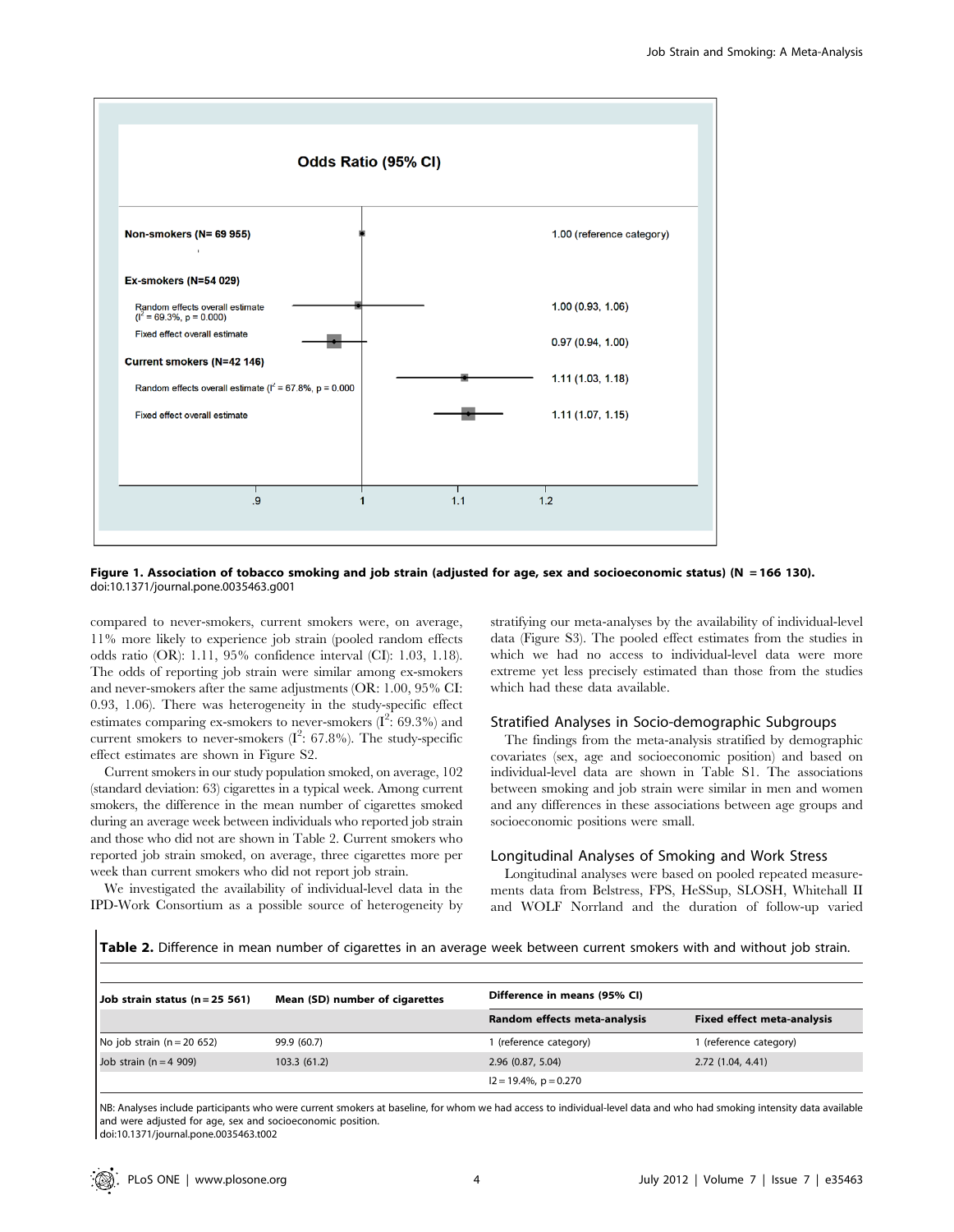Table 3. Longitudinal associations between job strain and taking up smoking among baseline never- and ex-smokers ( $n = 42$ )  $(049)^1$ .

| l Job strain at baseline             | N participants | N (%) taking up smoking | OR (95% CI) <sup>2</sup> for being smoker at follow-up |
|--------------------------------------|----------------|-------------------------|--------------------------------------------------------|
| <b>No</b>                            | 35 649         | 947(2.7)                | (reference category)                                   |
| Yes                                  | 6 409          | 186 (2.9)               | $1.03$ $(0.87, 1.21)$                                  |
| Job strain at baseline and follow-up |                |                         |                                                        |
| No and no                            | 31 968         | 854 (2.7)               | (reference category)                                   |
| No and yes                           | 3 681          | 93(2.5)                 | $0.91$ $(0.73, 1.14)$                                  |
| Yes and no                           | 3 7 9 3        | 104(2.7)                | 0.94(0.76, 1.16)                                       |
| Yes and yes                          | 2 607          | 82(3.1)                 | 1.13(0.89, 1.43)                                       |

<sup>1</sup>Studies and follow-up times: Belstress (4–7 years), FPS (2–4 years), HeSSup (5 years), SLOSH (1–4 years), WOLF Norrland (3–7 years) and Whitehall II (3–9 years.)<br><sup>2</sup>Effect estimates from a mixed effects logistic model, <sup>2</sup>Effect estimates from a mixed effects logistic model, adjusted for baseline age, sex and baseline socioeconomic position, with study as the random effect. doi:10.1371/journal.pone.0035463.t003

between 1 and 9 years. The associations between job strain at baseline and taking up smoking by follow-up (among baseline neverand ex-smokers grouped together) are presented in Table 3. The same associations are presented separately for baseline never-and ex-smokers in Table S2. We found no clear evidence for an association between either job strain at baseline, or change in job strain status between baseline and follow-up, and taking up smoking. However, all these associations were imprecisely estimated. The associations between job strain at baseline and quitting smoking by follow-up (among baseline smokers) are shown in Table 4. Job strain at baseline was associated with neither taking up nor quitting smoking by follow-up. The associations between smoking at baseline and job strain at follow-up, stratified by baseline job strain, are shown in Table S3. There was no clear evidence for smoking at baseline being associated with changing from no strain to strain or vice versa between baseline and follow-up.

# Discussion

 $\mathbf{I}$ 

In our pooled analyses of data drawn from 15 European studies, current smokers had approximately 11% higher odds of reporting job strain than never smokers. However, no difference in job strain was observed between ex-smokers and never-smokers. Job strain was associated with smoking dose in current smokers: those who reported job strain smoked, on average, three cigarettes more in an average week than current smokers who did not report job strain. No difference in job strain was observed between exsmokers and never-smokers. Furthermore, we observed no clear evidence for longitudinal associations between smoking and job strain during follow-ups varying between 1 and 9 years.

Given that the excess of smokers in employees with job strain was relatively small, insufficient statistical power to detect modest associations is a potential contributing factor to inconsistencies in prior evidence [5,6,7,8,9]. The present analyses, however, were based on over three times as large a sample size as, to our knowledge, the largest previous study on this topic [25]. Our findings replicate the higher smoking intensity among stressed employees observed in that study [25] as well as the association between job strain and current smoking observed in other studies [5,6,7,8,9].

The direction of the association between job strain and smoking is not clear. Our cross-sectional findings indicate that they cooccur. We hypothesised that job strain could lead to taking up or being unable to quit smoking [10]; it is also possible that as a part of an unhealthy lifestyle smoking could lead to job strain. We investigated the direction of the relationship between smoking and job strain using repeat measures of both at baseline and follow-up in a subset of six studies (Belstress, Finnish Public Sector, HeSSup, SLOSH, WOLF Norrland and Whitehall II). However, our longitudinal analyses provided no clear evidence of a temporal association between smoking status and job strain, supporting the findings from the cross-sectional meta-analyses that smoking and work stress co-occur, but suggesting the two are unlikely to be causally related. It is, however, possible that the null findings in some of the longitudinal analyses reflect low statistical power to detect modest associations. Reporting job strain at baseline as well as follow-up was not associated with taking up smoking among

|  |  |  |  | <b>Table 4.</b> Longitudinal associations between job strain at baseline and quitting smoking among baseline smokers (n = 9 975) <sup>1</sup> . |  |
|--|--|--|--|-------------------------------------------------------------------------------------------------------------------------------------------------|--|
|  |  |  |  |                                                                                                                                                 |  |

| l Job strain at baseline             | N participants | N (%) quitting smoking | OR (95% CI) <sup>2</sup> for quitting smoking |
|--------------------------------------|----------------|------------------------|-----------------------------------------------|
| <b>No</b>                            | 8 1 4 9        | 1 574 (19.3)           | 1 (reference category)                        |
| Yes                                  | 826            | 298 (16.3)             | 0.91(0.79, 1.04)                              |
| Job strain at baseline and follow-up |                |                        |                                               |
| No and no                            | 7 192          | 1 411 (19.6)           | 1 (reference category)                        |
| No and yes                           | 957            | 163(17.0)              | $0.86$ (0.71, 1.03)                           |
| Yes and no                           | 029            | 167 (16.3)             | 0.85(0.71, 1.02)                              |
| Yes and yes                          | 797            | 131 (16.4)             | 0.95(0.77, 1.16)                              |

<sup>1</sup>Studies and follow-up times: Belstress (4–7 years), FPS (2–4 years), HeSSup (5 years), SLOSH (1–4 years), WOLF Norrland (3–7 years) and Whitehall II (3–9 years.). <sup>2</sup>Effect extimates from a mixed offect logitic product <sup>2</sup>Effect estimates from a mixed effects logistic model, adjusted for baseline age, sex and baseline socioeconomic position, with study as the random effect. doi:10.1371/journal.pone.0035463.t004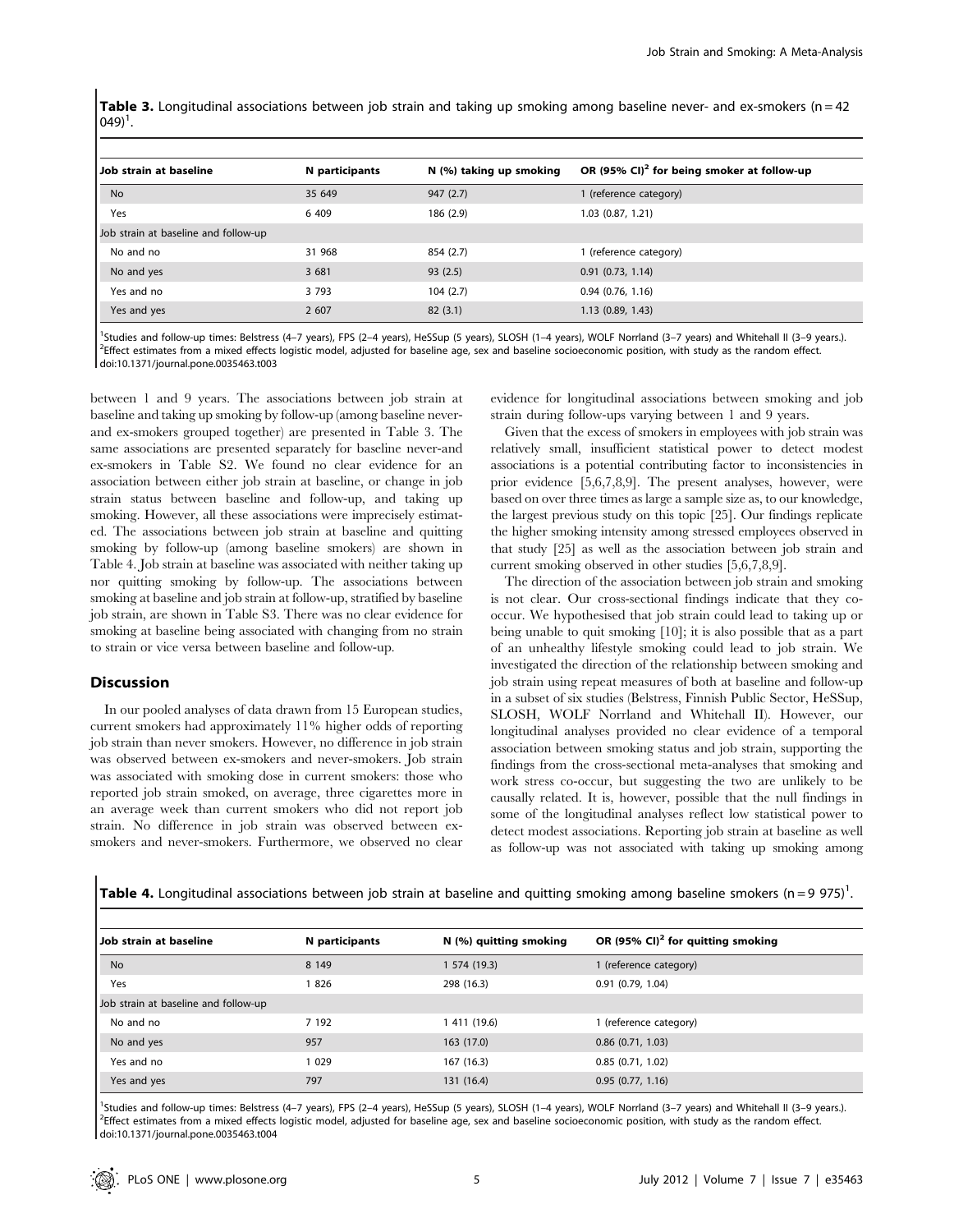baseline never- and ex-smokers grouped together (Table 3: OR: 1.03, 95% CI: 0.87, 1.21). When analysed separately, the majority of those who took up smoking during the study follow-up were baseline exsmokers, with fewer than 1% of the never smokers starting to smoke (Table S2). We observed no association between job strain at baseline and taking up smoking by follow-up among baseline ex-smokers but, due to small numbers, particularly the analyses among baseline never smokers had insufficient power to allow reliable interpretation of the findings. The complementary analysis among baseline smokers suggests that smokers with job strain at baseline were 9% less likely to give up smoking than smokers without job strain (Table 4: OR: 0.91, 95% CI: 0.79, 1.04) - an effect size consistent with the cross-sectional analysis based on 166 000 participants.

Important strengths of our investigation were that our analyses were based on published and unpublished individual-level data from a large number of participants. Such individual-data metaanalysis is a strong study design, which reduces the possibility of publication bias that can hamper evidence from single studies and literature-based meta-analyses [26]. Work stress was defined in all studies using a widely accepted, harmonised measure, job strain [12]. The job strain measure is based on self-reported subjective assessment of attributes of the job, job demand and control and thus the possibility of reporting bias cannot be excluded. However, the effects of work-related stress assessed by self-report match well with those based on objective indicators [27]. Smoking was ascertained from participants' self-report in all the studies and there is evidence that self-report is a fairly accurate measure of smoking behaviour [28], with demonstrated predictive validity [29]. However, due to the way questions on smoking were asked in some studies, it is possible that some ex-smokers who had given up smoking a considerable time before the study baseline have been misclassified as never smokers. Misclassification of the participant-reported measures may have lead to an under- or over-estimate of the studyspecific effect estimates and, as a result, introduced heterogeneity in our meta-analyses. It is also possible that some of our findings have been influenced by residual confounding from unmeasured confounders, such as mood disorders, addiction or personality type [30,31,32,33], or long working hours or overtime work [34]. Future research would help to understand the role of these factors in the association between smoking habits and job strain.

### Conclusions

Our findings, based on individual-level data from 15 European studies, show that current smokers are more likely than nonsmokers to report job strain. Work-related psychosocial stress was also associated with smoking intensity, with smokers who reported job strain smoking, on average, three cigarettes per week more than smokers not reporting job strain. These findings, which identify job strain as a factor that co-occurs with smoking, could be helpful in designing and implementing smoking cessation initia-

## References

- 1. Doll R (1986) Tobacco: an overview of health effects. IARC Sci Publ: 11–22.
- 2. Forey BA, Thornton AJ, Lee PN (2011) Systematic review with meta-analysis of the epidemiological evidence relating smoking to COPD, chronic bronchitis and emphysema. BMC Pulm Med 11: 36.
- 3. (IARC) (2004) Tobacco Smoke and Involuntary Smoking, IARC Monographs on the Evaluation of Carcinogenic Risks to Humans: IARC.
- 4. Vineis P, Alavanja M, Buffler P, Fontham E, Franceschi S, et al. (2004) Tobacco and cancer: recent epidemiological evidence. J Natl Cancer Inst 96: 99–106.
- 5. Kouvonen A, Kivimaki M, Vaananen A, Heponiemi T, Elovainio M, et al. (2007) Job strain and adverse health behaviors: the Finnish Public Sector Study. J Occup Environ Med 49: 68–74.
- 6. Rugulies R, Scherzer T, Krause N (2008) Associations between psychological demands, decision latitude, and job strain with smoking in female hotel room cleaners in Las Vegas. Int J Behav Med 15: 34–43.

tives. Smokers who report job strain could be identified as being in slightly higher risk of smoking-associated disease due to their higher smoking intensity and in need of particular support in cutting down and quitting smoking.

# Supporting Information

Figure S1 Studies and participants included in the analyses.

(DOC)

Figure S2 Associations of tobacco smoking and job strain (adjusted for age, sex and socioeconomic position).

(DOC)

Figure S3 Associations of smoking and job strain, stratified by the availability of individual-level data (adjusted for age, sex and socioeconomic position). (DOC)

Table S1 Associations of smoking and work stress in demographic subgroups<sup>1</sup>.

(DOC)

Table S2 Longitudinal associations between job strain and taking up smoking among baseline never- and exsmokers.

(DOC)

Table S3 Longitudinal associations between smoking at baseline and job strain at follow-up, stratified by baseline job strain category<sup>1</sup>. (DOC)

Appendix S1 Study design and recruitment of participants.

(DOC)

Appendix S2 MOOSE checklist. (DOC)

#### Author Contributions

Analyzed the data: KH STN MK. Contributed reagents/materials/ analysis tools: KH STN EIF LA DDB JBB SB MB HB EC AC ND RE GAG MG WEH ILH MJ KHJ FK AK MK A. Koskinen A. Kouvonen CL TL IEHM LLMH MGM MLN MN JP PS RR AS JS SS JV MV AV PW HW MZ TT MH JEF ASM GDB MK. Wrote the paper: KH STN EIF LA DDB JBB SB MB HB EC AC ND RE GAG MG WEH ILH MJ KHJ FK AK MK A. Koskinen A. Kouvonen CL TL IEHM LLMH MGM MLN MN JP PS RR AS JS SS JV MV AV PW HW MZ TT MH JEF ASM GDB MK. Wrote the first draft: KH STN MK. Analyzed the data, had full access to anonymised data from all constituent studies, with the exception of data from COPSOQ-I, DWECS, IPAW, POLS and PUMA: KH STN MK.

- 7. Lallukka T, Lahelma E, Rahkonen O, Roos E, Laaksonen E, et al. (2008) Associations of job strain and working overtime with adverse health behaviors and obesity: evidence from the Whitehall II Study, Helsinki Health Study, and the Japanese Civil Servants Study. Soc Sci Med 66: 1681–1698.
- 8. Perdikaris P, Kletsiou E, Gymnopoulou E, Matziou V (2010) The relationship between workplace, job stress and nurses' tobacco use: a review of the literature. Int J Environ Res Public Health 7: 2362–2375.
- 9. Radi S, Ostry A, Lamontagne AD (2007) Job stress and other working conditions: Relationships with smoking behaviors in a representative sample of working Australians. Am J Ind Med 50: 584–596.
- 10. Kouvonen A, Vahtera J, Vaananen A, De Vogli R, Heponiemi T, et al. (2009) Relationship between job strain and smoking cessation: the Finnish Public Sector Study. Tob Control 18: 108–114.
- 11. Siegrist J, Rodel A (2006) Work stress and health risk behavior. Scand J Work Environ Health 32: 473–481.